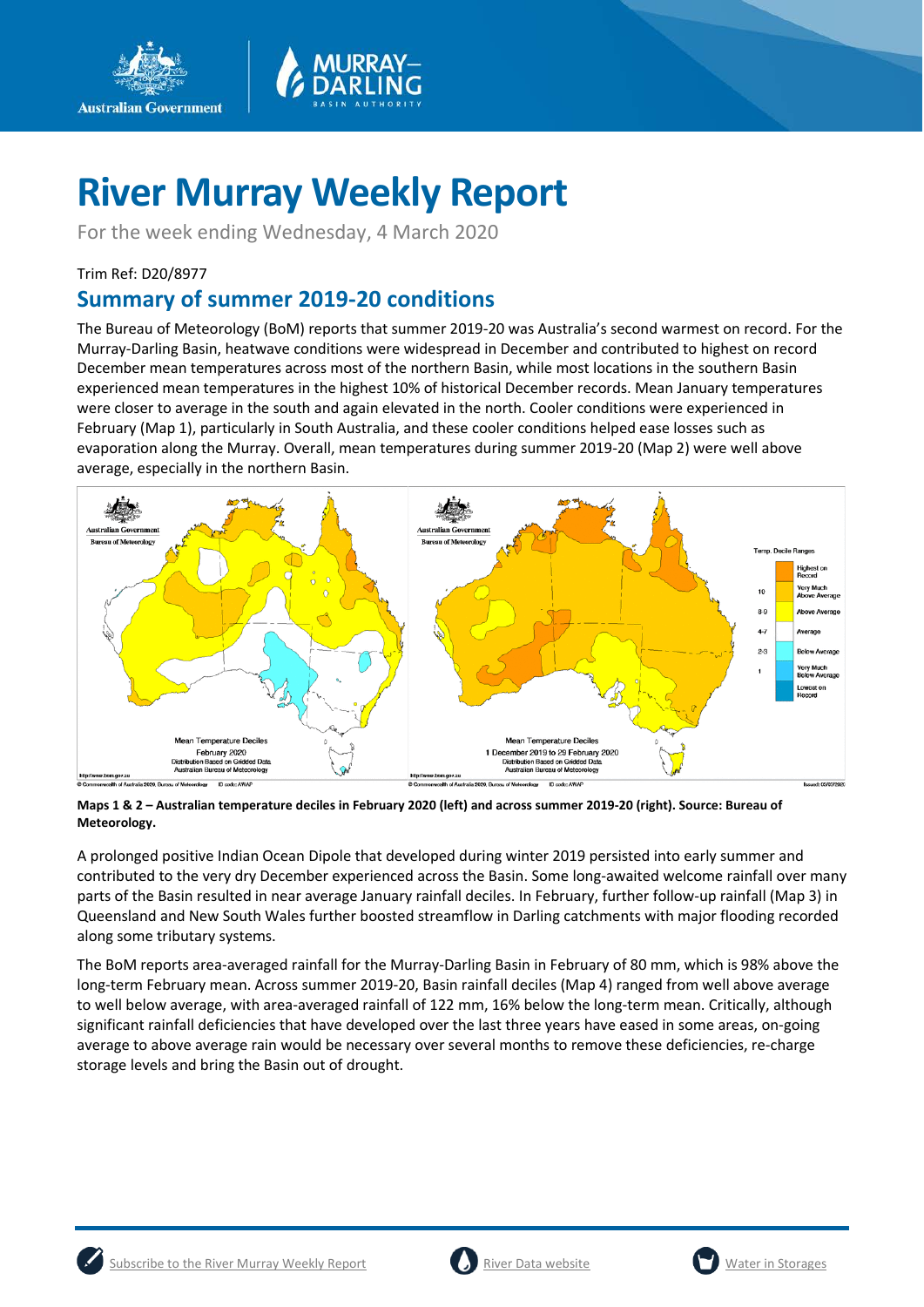

**Maps 3 & 4 – Rainfall deciles across the Murray-Darling Basin in February 2020 (left) and across summer 2019-20 (right). Source: Bureau of Meteorology.**

### **Weekly rainfall and inflows**

For the week ending 4 March 2020, the majority of Basin rainfall was recorded in Queensland and New South Wales (Map 5). Late in the week, the remnants of ex-tropical cyclone Esther interacted with a low-pressure trough stretching from Queensland south over New South Wales and Victoria. Widespread rain developed from this system with some localised heavy totals including 120 mm at Fowlers Gap, on the western edge of the Basin. As this weather system continues to develop and move south and east over coming days, substantial falls are forecast by the BoM to continue over much of the Basin (Map 6). Flow responses and impacts from this rain system will be reported in next week's weekly report.



**Maps 5 & 6 – Rainfall across the Murray-Darling Basin for the week ending 4 March 2020 (left) and the rainfall forecast for 4 – 7 March. Source: Bureau of Meteorology.**

With little rainfall over Murray catchments during the past week, upper Murray tributaries remained near low summertime baseflows. However, given the forecast rainfall the BoM has issued a Flood Watch for parts of the southern Basin including north-east Victoria and the Murrumbidgee and Tumut Rivers in New South Wales. Flood



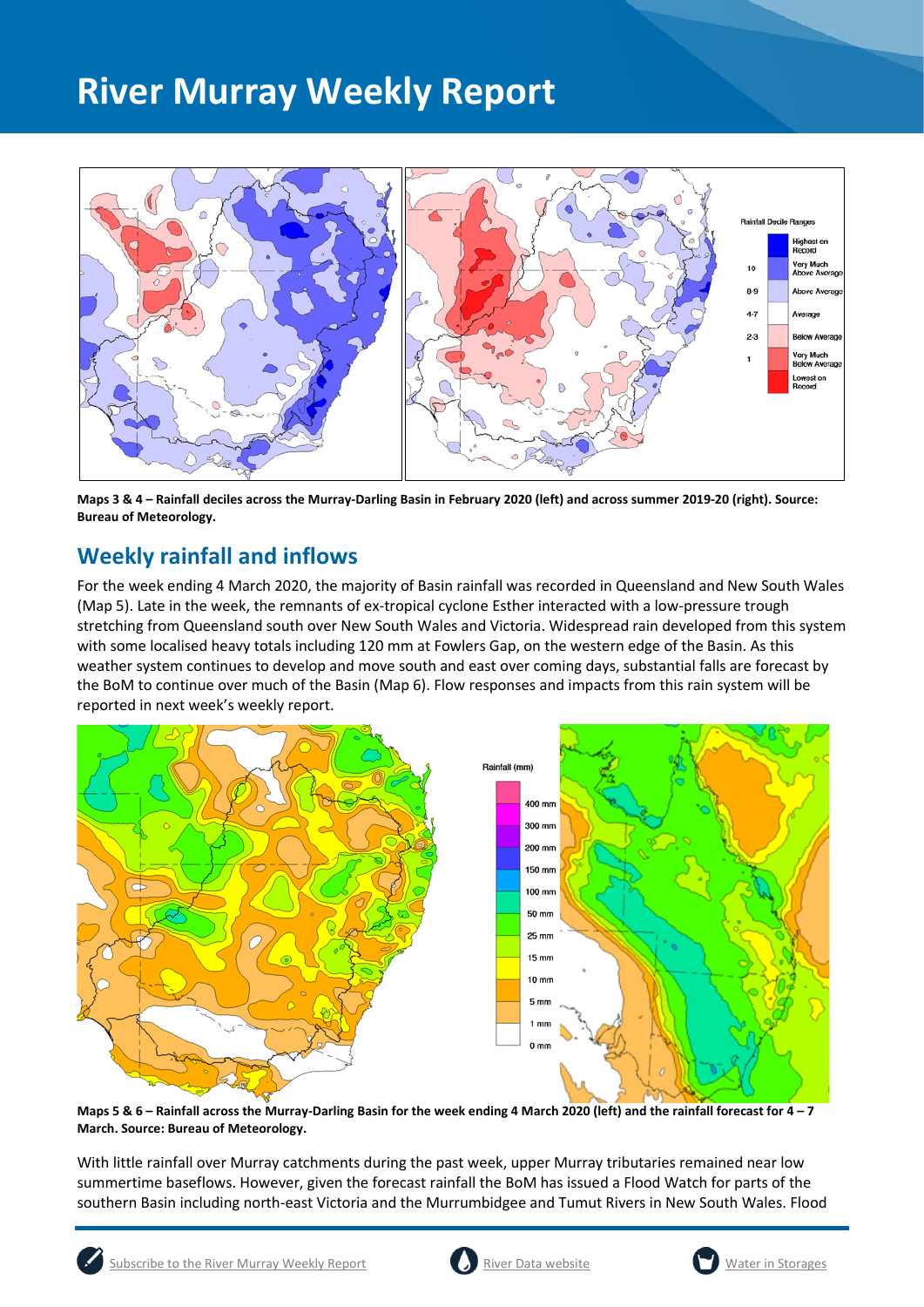Watches and any potential Flood Warnings are available through the [BoM website.](http://www.bom.gov.au/?ref=logo) Specific information about flows at key locations in the upper Murray catchment includin[g Hinnomunjie Bridge](https://riverdata.mdba.gov.au/hinnomunjie) on the upper Mitta Mitta River, [Biggara](https://riverdata.mdba.gov.au/biggara) on the upper Murray, [Bandiana](https://riverdata.mdba.gov.au/bandiana) on the Kiewa River as well a[s Peechelba](https://riverdata.mdba.gov.au/peechelba) on the Ovens River can be found at the MDBA'[s River Murray data](https://riverdata.mdba.gov.au/system-view) webpage. Up-to-date river data for sites in the upper Murray can also be found at Bureau of Meteorology's (BoM) [website](http://www.bom.gov.au/cgi-bin/wrap_fwo.pl?IDV60151.html) and in the Murray River Basin daily river report at the WaterNS[W website.](https://realtimedata.waternsw.com.au/water.stm)

### **River operations**

- Widespread significant rainfall forecast for coming days
- Lower flows expected along the Murray during autumn
- Blue-green algae warnings:
	- o Red Alert for Hume
	- o Amber Alerts along much of the Murray downstream of Hume.
	- o Red Alerts for blue-green algae continue in Menindee Lakes and lower Darling
- Reduced IVT deliveries from Goulburn and Murrumbidgee valleys

#### **Water quality impacts**

The MDBA and State Constructing Authorities are continuing to monitor water quality in areas affected by recent bushfires in the upper Murray catchments. The recent bushfires in these areas have not impacted any MDBA operated structures nor impacted releases from storages.

As significant rainfall is forecast across bushfire affected areas in the upper Murray catchment, it is likely water quality will deteriorate in some locations as ash and sediment is washed into water courses following rain. Further fish deaths could result. Several fish deaths have already occurred in the upper Murray following recent rain. The extent and timing of water quality or aquatic impacts depends on the location of burnt catchment as well as the intensity and duration of rainfall events.

For information on current water quality and any impacts to your water supply, contact your retail water supplier.

**Blue-green algal alerts** remain in place at several locations in the River Murray system. A red alert remains for Hume Dam, Lake Wetherell and the lower Darling at Burtundy. Amber alerts are widespread along much of the Murray and Edward-Wakool system. It is important that water users regularly keep up-to-date with algal alerts, notices and health warnings. This information can most readily be accessed through [Goulburn-Murray Water](https://www.g-mwater.com.au/news/bga) (GMW) and [WaterNSW.](https://www.waternsw.com.au/water-quality/algae)

#### **River operations**

Initial information on expected water availability for the 2020-21 water year was published mid-February by South Australia (Statement – [River Murray Water Availability Early Advice\)](https://www.environment.sa.gov.au/topics/river-murray), NSW in th[e Water allocation statements](https://www.industry.nsw.gov.au/__data/assets/pdf_file/0003/290136/WAS-Murray-20200217.pdf) and Victoria [\(Northern Victorian Resource Manager releases 2020/21 seasonal determination outlook\)](https://nvrm.net.au/outlooks/current-outlook).

In the past week MDBA total active storage reduced by 39 GL to 2,343 GL (28% capacity) (Figure 1). Murray System inflows (excl. Snowy, Darling, inter-valley trade and environmental tributary inflows) have continued to track well below the long-term average (see plot on last page of this report).

At **Dartmouth Reservoir**, the [storage](https://riverdata.mdba.gov.au/dartmouth-dam) decreased by 11 GL to 1,791 GL (46% capacity). Transfers from Dartmouth Reservoir to Hume Reservoir have been necessary since June 2019 to ensure sufficient volume was in Hume to meet River Murray System demands including requirements at Lake Victoria. River Murray System conditions have improved in recent weeks and rain is forecast. As such, system demands including forecast requirements for Lake Victoria have reduced and are expected to reduce further during autumn. Transfers from Dartmouth to Hume have started to be reduced. Over the last week the [release](https://riverdata.mdba.gov.au/colemans) from Dartmouth, measured at Colemans, has slowly reduced from near 2,500 ML/day to 850 ML/day and will ease further in coming days. Looking ahead, over the coming month a flow of approximately 600 ML/day at Tallandoon is likely to be targeted to help facilitate pumping access for landholders in the lower Mitta Mitta River.





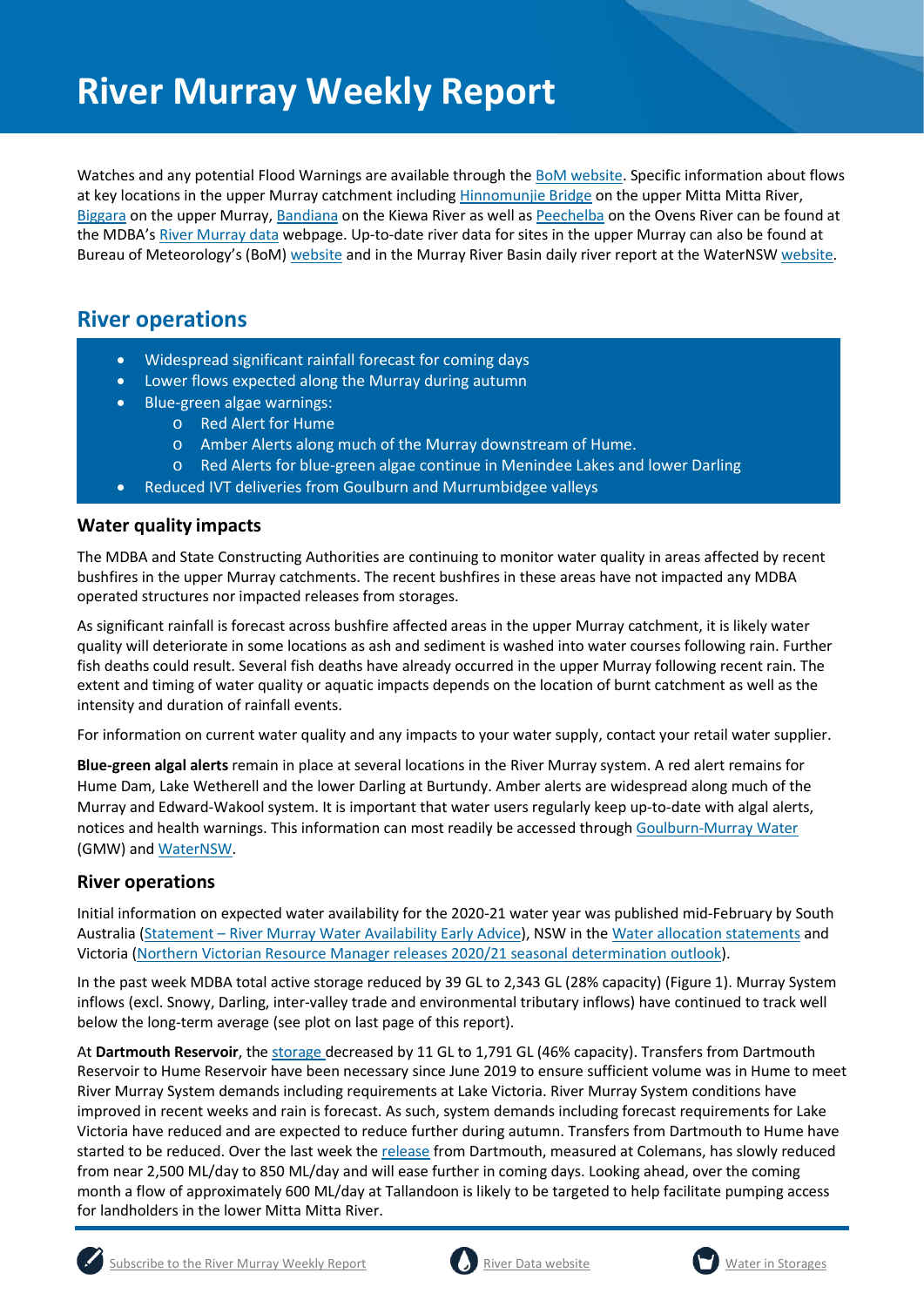

**Figure 1 – MDBA Active storage since June 2000.**

At **Hume Reservoir**, the [storage](https://riverdata.mdba.gov.au/hume-dam) decreased by 25 GL to 484 GL (16% capacity). This week the Hume release gradually reduced from around 7,000 ML/day to 5,800 ML/day in response to reduced irrigation demand and anticipated rainfall. While releases are likely to reduce further in coming days, the extent of reductions will largely depend on the impact rainfall has on both irrigation demand and inflows downstream of Hume.

At **Lake Mulwala,** the pool [level](https://riverdata.mdba.gov.au/yarrawonga-weir-upstream) is currently 124.76 m AHD which is within the normal operating range between 124.6 and 124.9 m AHD. This week diversions from the weir pool reduced further to very low rates. At Yarrawonga Main Channel, diversion fell from 540 to 240 ML/day. Diversion into Mulwala Canal reduced from 500 to 250 ML/day, partially in response to the cessation of system transfers through Murray Irrigation Limited (MIL) infrastructure via Perricoota Escape.

Across the week the release from **Yarrawonga Weir** varied between 6,500 and 7,200 ML/day. Unless there are significant streamflow responses in the Ovens and Kiewa from the forecast rain, the Yarrawonga release is expected to remain around this rate over the coming week before likely being reduced further in coming weeks. Current BoM flood warnings suggest tributary flow responses in the coming days have the potential to push Murray flows higher than the current Yarrawonga target. However, these potential higher flows would be short-lived unlessheavy rainfall continued. The MDBA encourages community members including river pumpers to contact their local water supply agency in the first instance regarding pump or other access issues that may result from decreasing water levels over the coming weeks.

Flows through the **Edward River** offtake have eased to around 1,400 ML/day. Flow through the **Gulpa Creek** offtake is currently near 190 ML/day. Downstream along the Edward River, approximately 30 ML/day is passing through the Wakool offtake regulator, 200 ML/day through Yallakool Creek offtake and 160 ML/day into Colligen Creek. At Stevens Weir, the downstream flow averaged 1,050 ML/day and may reduce slightly in the coming week.



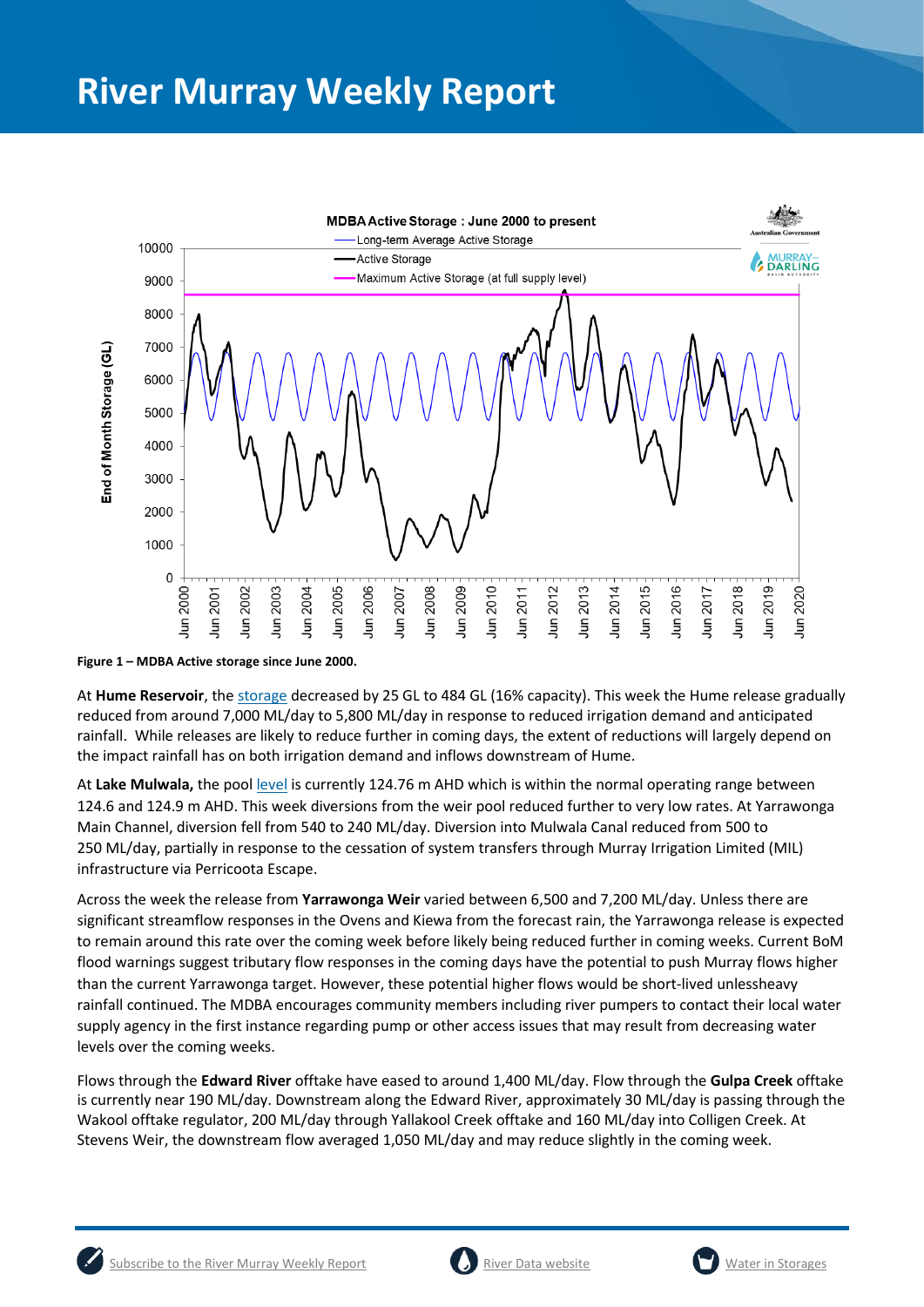Flow in the **Goulburn River**, measured at McCoys Bridge, gradually fell from 1,100 ML/day to below 900 ML/day and a similar rate is expected to be targeted over the coming fortnight. For March 2020, up to 35 GL of IVT may be called from the Goulburn system, although this is likely to be revised down following the forecast rain. The delivery of IVT from the Goulburn System is being managed in consultation with Goulburn-Murray Water (GMW) and Goulburn Broken Catchment Management Authority (GBCMA) to deliver flows at rates that strive to limit environmental impacts to the lower Goulburn River. Information regarding opportunities for allocation trade between the Goulburn and Murray Valleys is available at the Victorian water registe[r website.](http://waterregister.vic.gov.au/water-trading/allocation-trading#AllocationTradeOpportunities) Small volumes of IVT are also being delivered via the Broken Creek.

[Diversions](https://riverdata.mdba.gov.au/national-channel-ds-torrumbarry-headworks) to National Channel from the Torrumbarry weir pool have continued near 1,200 ML/day and the **Torrumbarry Weir** [pool](https://riverdata.mdba.gov.au/torrumbarry-weir-lock-26) remains at the Full Supply Level (FSL) of 86.05 m AHD. Recent flow reductions from Yarrawonga Weir and the Goulburn River resulted in the flow downstream of Torrumbarry Weir decreasing this week from 5,900 ML/day towards 4,500 ML/day.

Inflow from the **Murrumbidgee River**, measured a[t Balranald,](https://riverdata.mdba.gov.au/balranald-weir-downstream) slowly reduced from around 1,400 ML/day to near 1,100 ML/day as the delivery of Murrumbidgee IVT subsides. Further reductions may occur this week with the delivery of Murrumbidgee IVT expected to cease later this month. Th[e Murrumbidgee IVT balance](https://www.waternsw.com.au/customer-service/ordering-trading-and-pricing/trading/murrumbidgee) is currently below 60 GL and trade into and out of the valley is open. Further information on expected IVT deliveries from the Murrumbidgee is provided b[y WaterNSW.](https://www.waternsw.com.au/customer-service/ordering-trading-and-pricing/trading/murrumbidgee)

At **Euston**, the [weir pool level](https://riverdata.mdba.gov.au/euston-weir-upstream) is targeting FSL. Over the past week the [downstream release](https://riverdata.mdba.gov.au/euston-weir-downstream) eased slightly to around 8,800 ML/day and will fall further over the coming week.

The **Menindee Lakes** storage is approximately 5 GL (less than 1% capacity). WaterNSW continues to manage the Menindee Lakes in accordance with the [Lower Darling Annual Operations Plan.](https://www.waternsw.com.au/supply/regional-nsw/operations)

Recent rainfall events in the northern Basin have produced welcome streamflow responses in the Barwon-Darling system with flows now approaching Wilcannia on the Darling River. Current forecasts by [WaterNSW](https://www.waternsw.com.au/supply/regional-nsw/operations-updates) indicate a volume in the order of 215-240 GL may reach Menindee Lakes from mid-March. Although these rainfall events have continued to deliver large flow responses along some upstream tributaries, due to the very dry conditions and long travel times there is significant uncertainty in the volume that will reach Menindee Lakes.

Despite recent rainfall and streamflow responses, in the many parts of NSW drought conditions persist with extensiv[e water restrictions.](https://www.industry.nsw.gov.au/water/allocations-availability/temporary-water-restrictions) Links to drought services and assistance can be also accessed via the MDB[A drought](https://www.mdba.gov.au/managing-water/drought-murray-darling-basin)  [webpage.](https://www.mdba.gov.au/managing-water/drought-murray-darling-basin)

At **Wentworth Weir**, th[e pool level](https://riverdata.mdba.gov.au/wentworth-weir-lock-10) is currently targeting 10 cm above FSL to assist pumpers in the upper reaches of the Darling River arm of the weir pool whilst there is no inflow from the Darling River. The downstream release is near 6,600 ML/day and expected to reduce over the coming fortnight.

The **Lock 9** weir pool level is targeting FSL to 10 cm below FSL. At **Locks 8 and 7**, the weir pool levels are being varied as part of the weir pool variability program. Currently, Lock 8 is targeting a level between 90 and 100 cm below FSL and Lock 7 is targeting a level between 50 and 60 cm below FSL.

At **Lake Victoria,** the storage volume reduced by 3 GL to 262 GL (39% capacity).

The [flow](https://riverdata.mdba.gov.au/flow-south-australia-calculated) to **South Australia** is currently targeting 6,100 ML/day and is anticipated to remain near this rate for most of March. This flow comprises the delivery of South Australia's monthly Entitlement, net trade into the state and environmental water. For more information on South Australia's Entitlement flow, see the South Australian Department for Environment and Water's latest [River Murray flow report.](https://www.waterconnect.sa.gov.au/River-Murray/SitePages/2019%20Flow%20Reports.aspx)





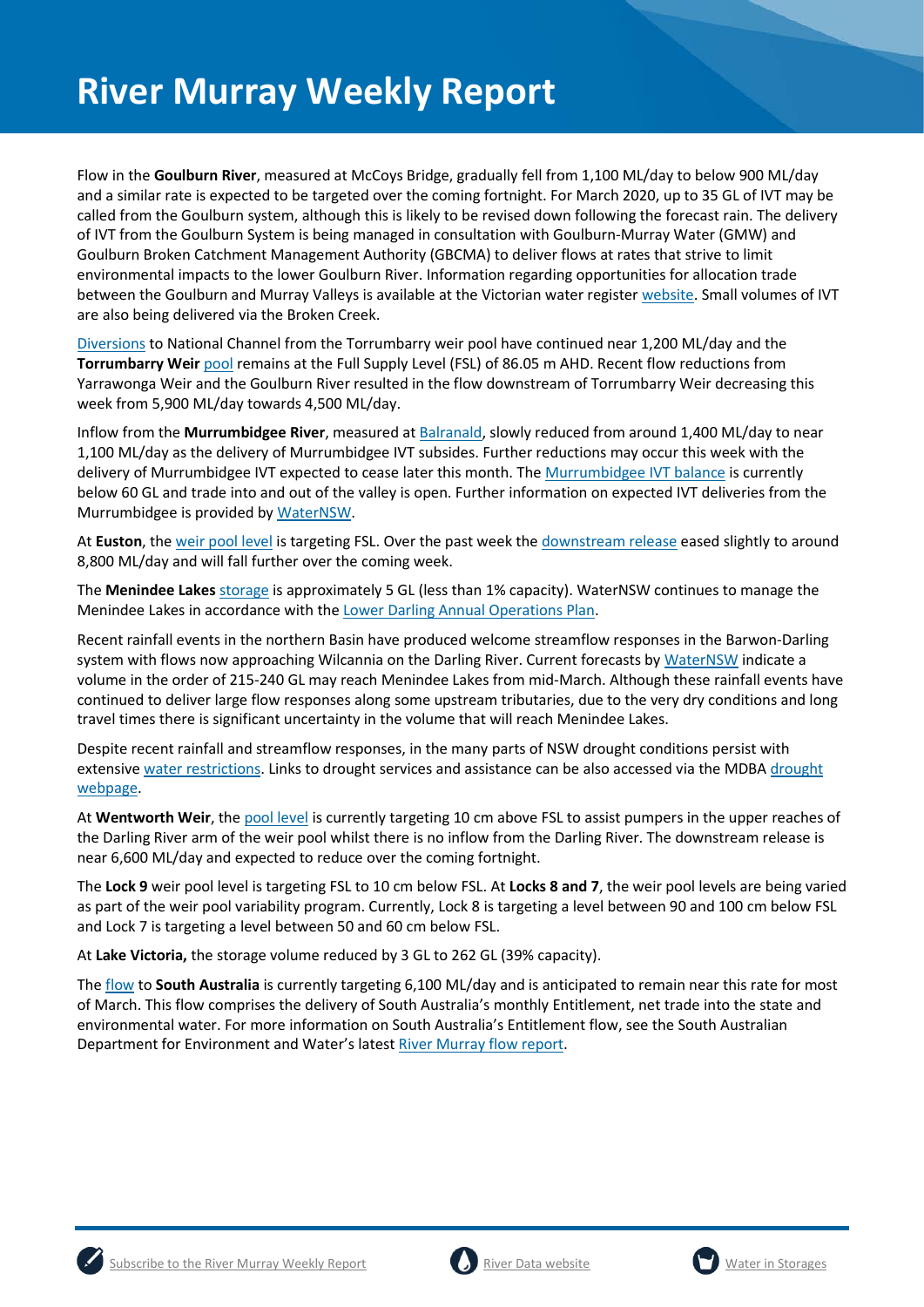The **Lower Lakes** 5-day average water level decreased by 2 cm this week 0.57 m AHD. Releases have recently been occurring through fishways and a small release through Tauwitchere barrage. For information on barrage releases see the South Australian [Department for Environment and Water Weekly River Murray Flow Report.](https://www.waterconnect.sa.gov.au/River-Murray/SitePages/River%20Murray%20Flow%20Reports.aspx)

**For media inquiries contact the Media Officer on 02 6279 0141**

ANDREW REYNOLDS Executive Director, River Management



**Australian Government** 







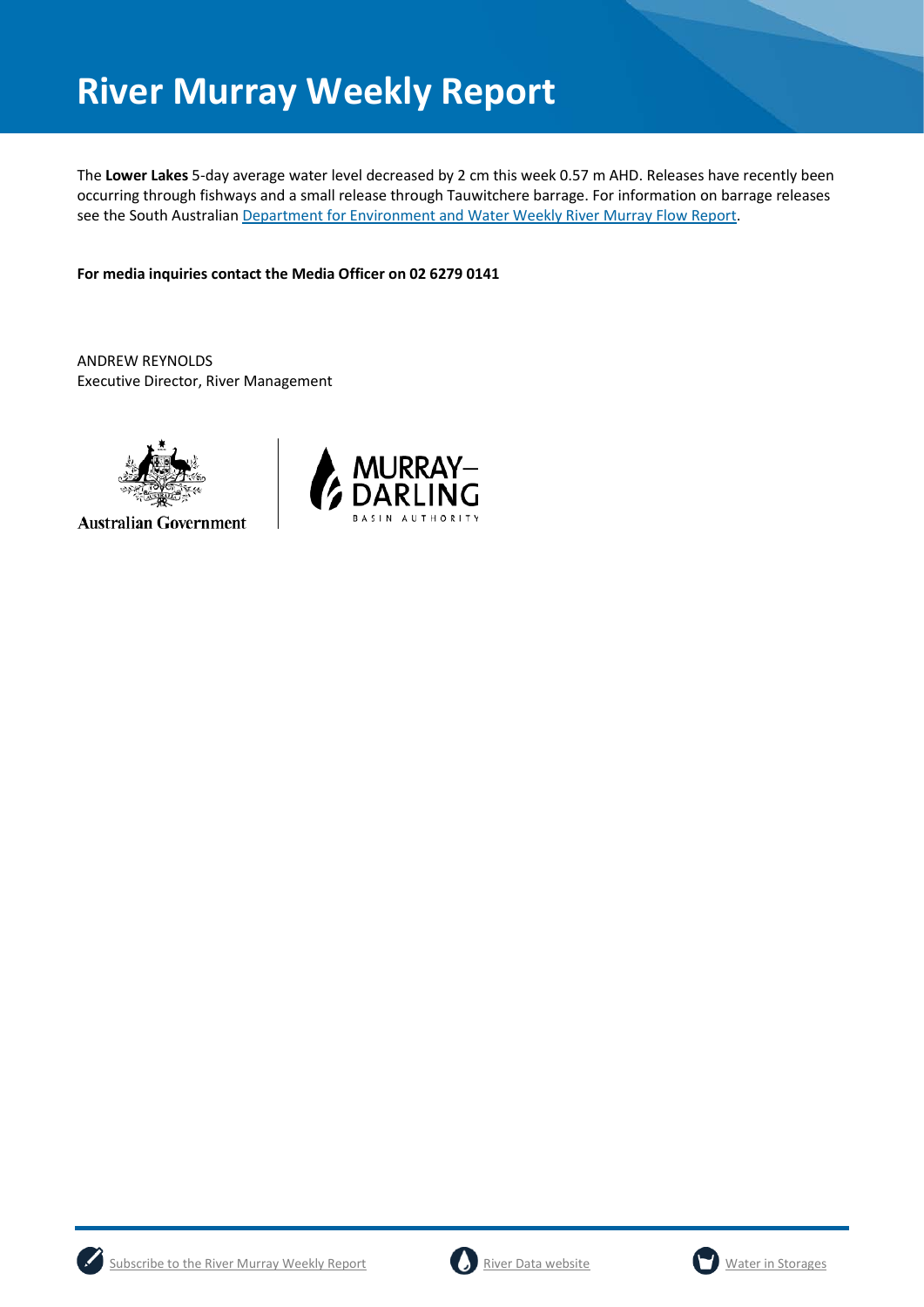#### Water in Storage Water in Storage Week ending Wednesday 04 Mar 2020

| <b>MDBA Storages</b>                      | Full<br>Supply<br>Level | Full<br>Supply<br>Volume | Current<br>Storage<br>Level | Current<br>Storage |       | Active<br>Dead<br>Storage<br>Storage |         | Change in Total<br>Storage for the<br>Week |
|-------------------------------------------|-------------------------|--------------------------|-----------------------------|--------------------|-------|--------------------------------------|---------|--------------------------------------------|
|                                           | $(m$ AHD)               | (GL)                     | $(m$ AHD)                   | (GL)               | %     | (GL)                                 | (GL)    | (GL)                                       |
| Dartmouth Reservoir                       | 486.00                  | 3856                     | 447.04                      | 1791               | 46%   | 71                                   | 1 7 2 0 | $-11$                                      |
| Hume Reservoir                            | 192.00                  | 3 0 0 5                  | 173.30                      | 484                | 16%   | 23                                   | 461     | $-25$                                      |
| Lake Victoria                             | 27.00                   | 677                      | 23.16                       | 262                | 39%   | 100                                  | 162     | $-3$                                       |
| Menindee Lakes                            |                         | 1 731*                   |                             | 5                  | $0\%$ | (- -) #                              | 0       | $-0$                                       |
| <b>Total</b>                              |                         | 9 2 6 9                  |                             | 2 5 4 2            | 27%   | $ -$                                 | 2 3 4 3 | -39                                        |
| 28% ^<br><b>Total Active MDBA Storage</b> |                         |                          |                             |                    |       |                                      |         |                                            |

#### **Major State Storages**

| <b>Burriniuck Reservoir</b> | 026     | 355 | 35% |     | 352 |       |
|-----------------------------|---------|-----|-----|-----|-----|-------|
| <b>Blowering Reservoir</b>  | 631     | 637 | 39% | 24  | 613 |       |
| Eildon Reservoir            | 3 3 3 4 | 234 | 37% | 100 | 134 | $-16$ |

\* Menindee surcharge capacity – 2050 GL \*\* All Data is rounded to nearest GL \*\*

# NSW has sole access to water when the storage falls below 480 GL. MDBA regains access to water when the storage next reaches 640 GL. ^ % of total active MDBA storage

| <b>Snowy Mountains Scheme</b> |                     | Snowy diversions for week ending 03 Mar 2020 |                  |           |                 |  |
|-------------------------------|---------------------|----------------------------------------------|------------------|-----------|-----------------|--|
| <b>Storage</b>                | Active Storage (GL) | Weekly Change (GL)                           | Diversion (GL)   | This Week | From 1 May 2019 |  |
| Lake Eucumbene - Total        | 831                 | -16                                          | Snowy-Murray     | $+10$     | 374             |  |
| Snowy-Murray Component        | 492                 | -3                                           | Tooma-Tumut      | $+3$      | 195             |  |
| <b>Target Storage</b>         | 1 4 1 0             |                                              | Net Diversion    |           | 178             |  |
|                               |                     |                                              | Murray 1 Release | +9        | 544             |  |

#### **Major Diversions from Murray and Lower Darling (GL) \***

| <b>New South Wales</b>      | This Week     | . .<br>From 1 July 2019 | <b>Victoria</b>                 | This Week | From 1 July 2019 |
|-----------------------------|---------------|-------------------------|---------------------------------|-----------|------------------|
| Murray Irrig. Ltd (Net)     | $2.2^{\circ}$ | 118                     | Yarrawonga Main Channel (net)   | 2.5       | 95               |
| <b>Wakool Sys Allowance</b> | 2.4           | 41                      | Torrumbarry System + Nyah (net) | 0.2       | 222              |
| Western Murray Irrigation   | 0.5           | 21                      | Sunraysia Pumped Districts      | 2.2       | 94               |
| Licensed Pumps              | 3.1           | 106                     | Licensed pumps - GMW (Nyah+u/s) | 0.2       | 15               |
| Lower Darling               | $0.0\,$       |                         | Licensed pumps - LMW            | 12.4      | 331              |
| <b>TOTAL</b>                | 8.2           | 287                     | TOTAL                           | 17.5      | 757              |

\* Figures are derived from actual and estimates where data is unavailable. Please note that not all data may have been available at the time of creating this report. \*\* All data above is rounded to nearest 100 ML for weekly data and nearest GL for cumulative data

| Flow to South Australia (GL)<br>* Flow to SA includes monthly Entitlement plus the<br>delivery of environmental and traded water. | Entitlement this month<br>Flow this week<br>Flow so far this month<br>Flow last month | $186.0*$<br>40.7<br>22.9<br>218.4 | (5 800 ML/day) |
|-----------------------------------------------------------------------------------------------------------------------------------|---------------------------------------------------------------------------------------|-----------------------------------|----------------|
|-----------------------------------------------------------------------------------------------------------------------------------|---------------------------------------------------------------------------------------|-----------------------------------|----------------|

#### **Salinity (EC)** (microSiemens/cm at 25°C)

|                         | Current | Average over the last week | Average since 1 August 2019 |
|-------------------------|---------|----------------------------|-----------------------------|
| Swan Hill               | 70      | 80                         | 70                          |
| Euston                  |         |                            |                             |
| <b>Red Cliffs</b>       |         |                            | 50                          |
| Merbein                 | 90      | 90                         | 90                          |
| Burtundy (Darling)      |         |                            | 1 2 2 0                     |
| Lock 9                  | 90      | 100                        | 100                         |
| Lake Victoria           | 120     | 150                        | 120                         |
| Berri                   | 140     | 140                        | 140                         |
| Waikerie                | 210     | 210                        | 210                         |
| Morgan                  | 220     | 220                        | 220                         |
| Mannum                  | 240     | 240                        | 260                         |
| Murray Bridge           | 270     | 270                        | 280                         |
| Milang (Lake Alex.)     | 960     | 940                        | 860                         |
| Poltalloch (Lake Alex.) | 880     | 900                        | 820                         |
| Meningie (Lake Alb.)    | 1920    | 1890                       | 1760                        |
| Goolwa Barrages         | 2 3 8 0 | 2 3 1 0                    | 2 000                       |





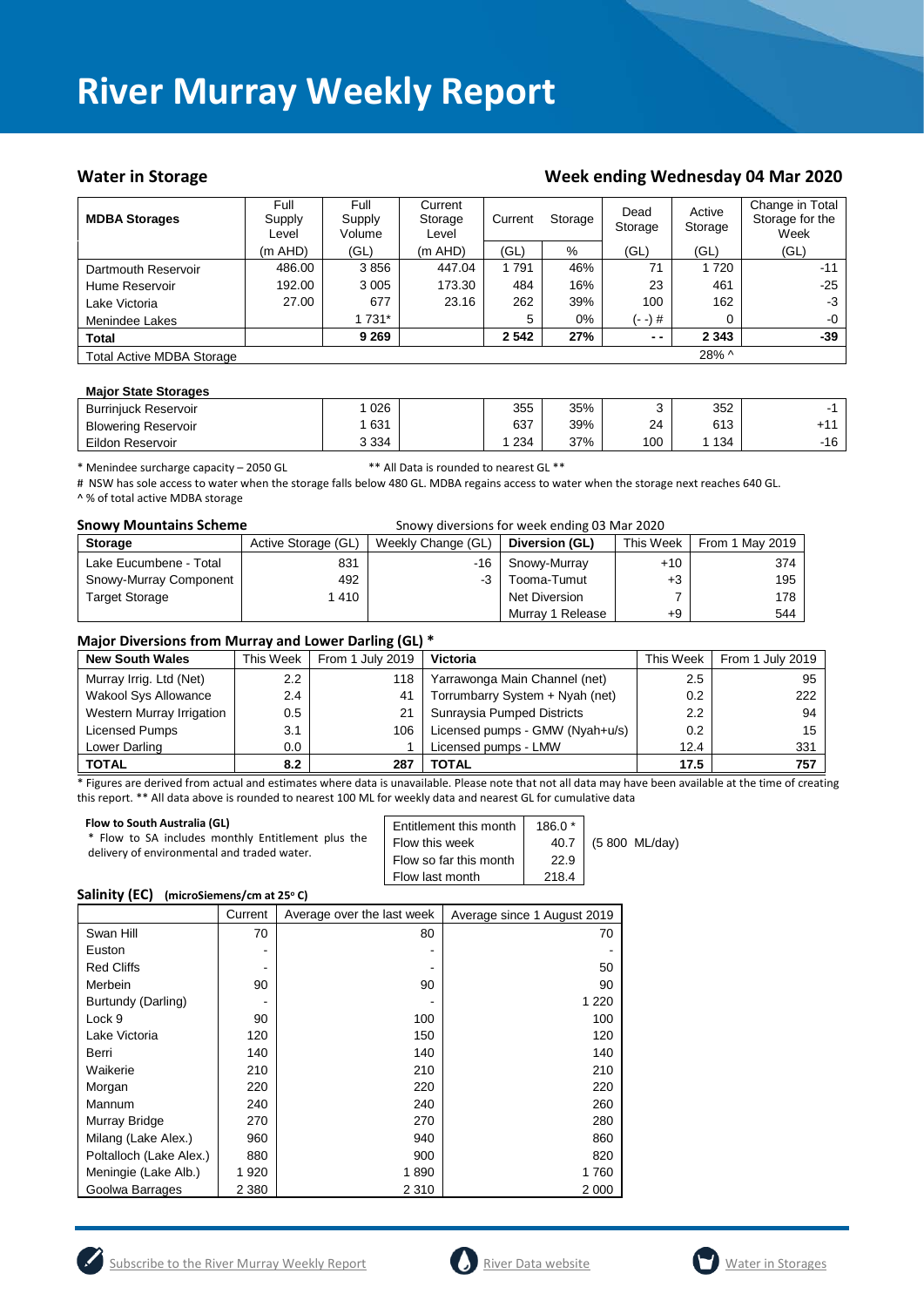

# **MURRAY-<br>DARLING**

#### River Levels and Flows **River Levels and Flows River Levels and Flows Week ending Wednesday 04 Mar 2020**

|                                | Minor Flood<br>Stage | Gauge          | Height         | Flow     | Trend        | Average Flow this<br>Week | Average Flow last<br>Week |
|--------------------------------|----------------------|----------------|----------------|----------|--------------|---------------------------|---------------------------|
|                                |                      | local          | (m             |          |              |                           |                           |
| <b>River Murray</b>            | (m)                  | (m)            | AHD)           | (ML/day) |              | (ML/day)                  | (ML/day)                  |
| Khancoban                      | $\blacksquare$       |                |                | 3 2 7 0  | F            | 1590                      | 2410                      |
| Jingellic                      | 4.0                  | 1.52           | 208.04         | 3 3 0 0  | $\mathsf{R}$ | 2 6 6 0                   | 3 3 5 0                   |
| Tallandoon (Mitta Mitta River) | 4.2                  | 1.66           | 218.55         | 1 1 6 0  | F            | 1730                      | 2 4 3 0                   |
| Heywoods                       | 5.5                  | 2.52           | 156.15         | 5 9 8 0  | $\mathsf{R}$ | 6710                      | 7780                      |
| <b>Doctors Point</b>           | 5.5                  | 2.31           | 150.78         | 7 2 1 0  | $\mathsf{R}$ | 8 0 9 0                   | 9 1 6 0                   |
| Albury                         | 4.3                  | 1.35           | 148.79         |          |              |                           |                           |
| Corowa                         | 4.6                  | 1.74           | 127.76         | 6670     | F            | 7 2 9 0                   | 8520                      |
| Yarrawonga Weir (d/s)          | 6.4                  | 1.21           | 116.25         | 7 1 6 0  | R            | 6740                      | 7 1 2 0                   |
| Tocumwal                       | 6.4                  | 1.67           | 105.51         | 6 170    | R            | 6 2 4 0                   | 6860                      |
| Torrumbarry Weir (d/s)         | 7.3                  | 1.73           | 80.27          | 4570     | F            | 5 0 4 0                   | 6880                      |
| Swan Hill                      | 4.5                  | 1.15           | 64.07          | 5610     | F            | 6440                      | 7760                      |
| <b>Wakool Junction</b>         | 8.8                  | 2.88           | 52.00          | 7570     | F            | 8 4 6 0                   | 9 1 4 0                   |
| Euston Weir (d/s)              | 9.1                  | 1.58           | 43.42          | 8760     | F            | 9 1 5 0                   | 9 0 5 0                   |
| Mildura Weir (d/s)             |                      | $\blacksquare$ |                | 8 0 1 0  | F            | 7970                      | 7710                      |
| Wentworth Weir (d/s)           | 7.3                  | 2.88           | 27.64          | 6650     | S            | 6650                      | 6 500                     |
| <b>Rufus Junction</b>          | $\overline{a}$       | 3.34           | 20.27          | 5790     | $\mathsf{R}$ | 5 4 7 0                   | 6 2 9 0                   |
| Blanchetown (Lock 1 d/s)       | $\overline{a}$       | 0.63           |                | 3650     | R            | 2830                      | 4 3 9 0                   |
|                                |                      |                |                |          |              |                           |                           |
| <b>Tributaries</b>             |                      |                |                |          |              |                           |                           |
| Kiewa at Bandiana              | 2.8                  | 0.73           | 153.96         | 170      | F            | 230                       | 310                       |
| Ovens at Wangaratta            | 11.9                 | 7.72           | 145.40         | 170      | $\mathsf{R}$ | 160                       | 210                       |
| Goulburn at McCoys Bridge      | 9.0                  | 1.42           | 92.84          | 870      | F            | 930                       | 1 5 4 0                   |
| Edward at Stevens Weir (d/s)   | 5.5                  | 1.29           | 81.06          | 1 0 2 0  | F            | 1 0 5 0                   | 1 400                     |
| <b>Edward at Liewah</b>        |                      | 2.20           | 57.58          | 1 500    | F            | 1670                      | 1 960                     |
| Wakool at Stoney Crossing      |                      | 1.35           | 54.84          | 350      | $\mathsf{R}$ | 340                       | 370                       |
| Murrumbidgee at Balranald      | 5.0                  | 1.48           | 57.44          | 1 0 6 0  | F            | 1 2 8 0                   | 1 4 5 0                   |
| Barwon at Mungindi             | 6.1                  | 3.47           |                | 770      | F            | 1 4 6 0                   | 4 3 4 0                   |
| Darling at Bourke              | 9.0                  | 5.78           | $\blacksquare$ | 12780    | $\mathsf{R}$ | 11870                     | 7630                      |
| Darling at Burtundy Rocks      |                      | 0.50           |                | 0        | F            | 0                         | 0                         |
|                                |                      |                |                |          |              |                           |                           |

Natural Inflow to Hume 390

(i.e. Pre Dartmouth & Snowy Mountains scheme)

**Weirs and Locks** Pool levels above or below Full Supply Level (FSL)

| Murray             | FSL (m AHD) | u/s     | d/s            |                       | FSL (m AHD) | u/s     | d/s     |
|--------------------|-------------|---------|----------------|-----------------------|-------------|---------|---------|
| Yarrawonga         | 124.90      | $-0.14$ | $\blacksquare$ | No. 7 Rufus River     | 22.10       | $-0.53$ | $+1.03$ |
| No. 26 Torrumbarry | 86.05       | $-0.00$ | ۰.             | No. 6 Murtho          | 19.25       | $-0.01$ | $+0.06$ |
| No. 15 Euston      | 47.60       | $-0.01$ |                | No. 5 Renmark         | 16.30       | $+0.03$ | $+0.21$ |
| No. 11 Mildura     | 34.40       | $+0.03$ | $+0.25$        | No. 4 Bookpurnong     | 13.20       | $+0.07$ | $+0.61$ |
| No. 10 Wentworth   | 30.80       | $+0.10$ | $+0.24$        | No. 3 Overland Corner | 9.80        | $+0.06$ | $+0.21$ |
| No. 9 Kulnine      | 27.40       | $-0.04$ | $-0.82$        | No. 2 Waikerie        | 6.10        | $+0.07$ | $+0.18$ |
| No. 8 Wangumma     | 24.60       | $-0.95$ | $-0.32$        | No. 1 Blanchetown     | 3.20        | $+0.07$ | $-0.12$ |

#### **Lower Lakes FSL = 0.75 m AHD**

Lake Alexandrina average level for the past 5 days (m AHD)  $\Big| 0.57 \Big|$ 

| arrae |
|-------|
|-------|

| <b>Barrages</b>       | <b>Fishways at Barrages</b> |                |            |           |                        |                        |                            |
|-----------------------|-----------------------------|----------------|------------|-----------|------------------------|------------------------|----------------------------|
|                       | Openings                    | Level (m AHD)  | No. Open   | Rock Ramp | <b>Vertical Slot 1</b> | <b>Vertical Slot 2</b> | <b>Dual Vertical Slots</b> |
| Goolwa                | 128 openings                | 0.56           | All closed |           | Open                   | Open                   |                            |
| Mundoo                | 26 openings                 | 0.54           | All closed |           |                        |                        | Open                       |
| <b>Hunters Creek</b>  |                             | -              |            |           | Open                   |                        |                            |
| <b>Boundary Creek</b> | 6 openings                  | ۰              | All closed |           | Open                   |                        |                            |
| Ewe Island            | 111 gates                   | $\blacksquare$ | All closed |           |                        |                        | Open                       |
| Tauwitchere           | 322 gates                   | 0.55           |            | Open      | Open                   | Open                   |                            |

AHD = Level relative to Australian Height Datum, i.e. height above sea level